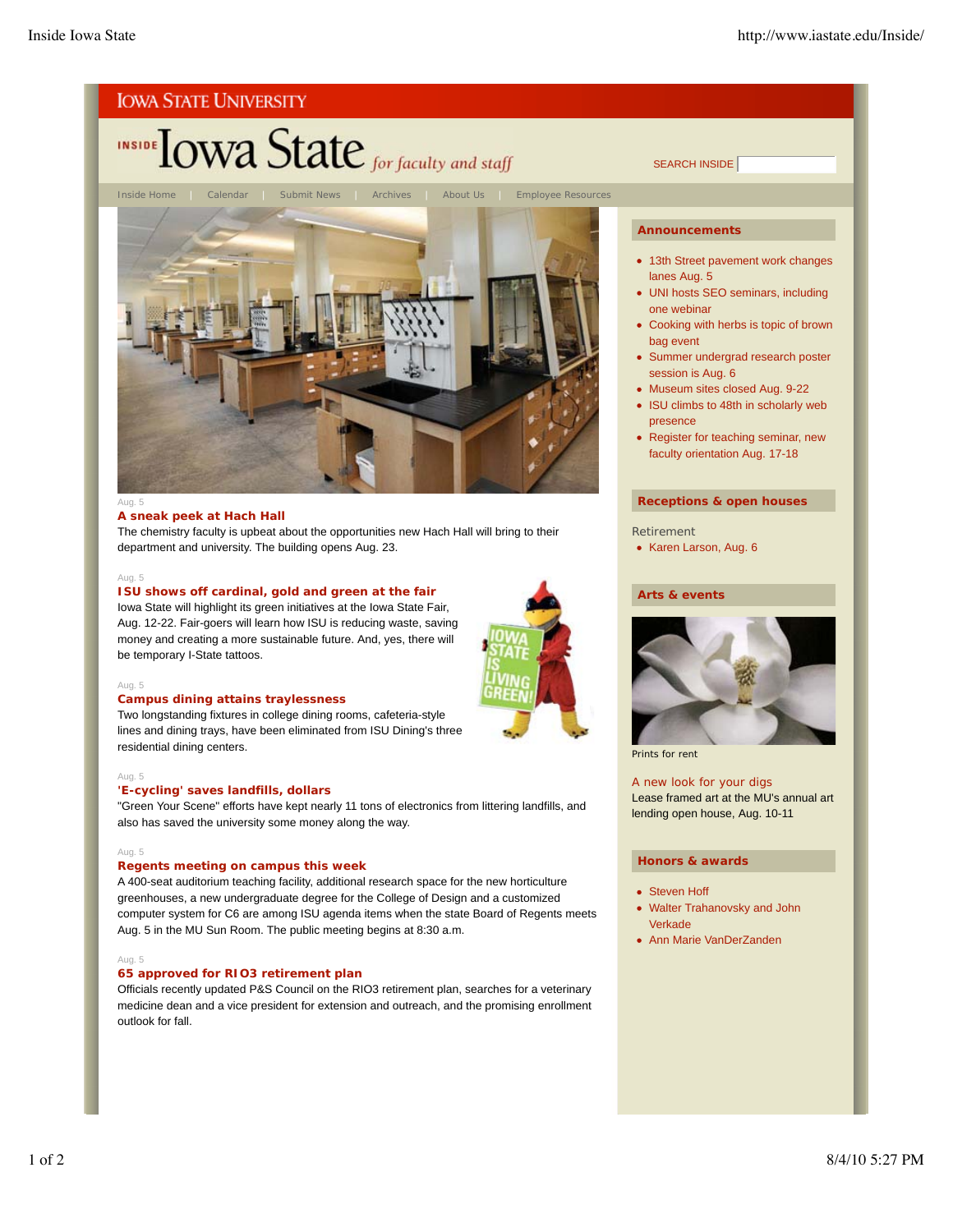## **IOWA STATE UNIVERSITY**

## INSIDE **IOWA State** for faculty and staff

SEARCH INSIDE

Aug. 5, 2010



Conference room on the second floor of Hach Hall. *Photo by Bob Elbert*.



An organic chemistry teaching laboratory on Hach Hall's first floor. *Photo by Bob Elbert*.

## **Chemistry department expects big boost from Hach Hall**

by Mike Krapfl, News Service

"This facility will allow us to recruit the best students and the best faculty," said Keith Woo, professor and associate chair of chemistry, during a recent tour of the just-completed Hach Hall.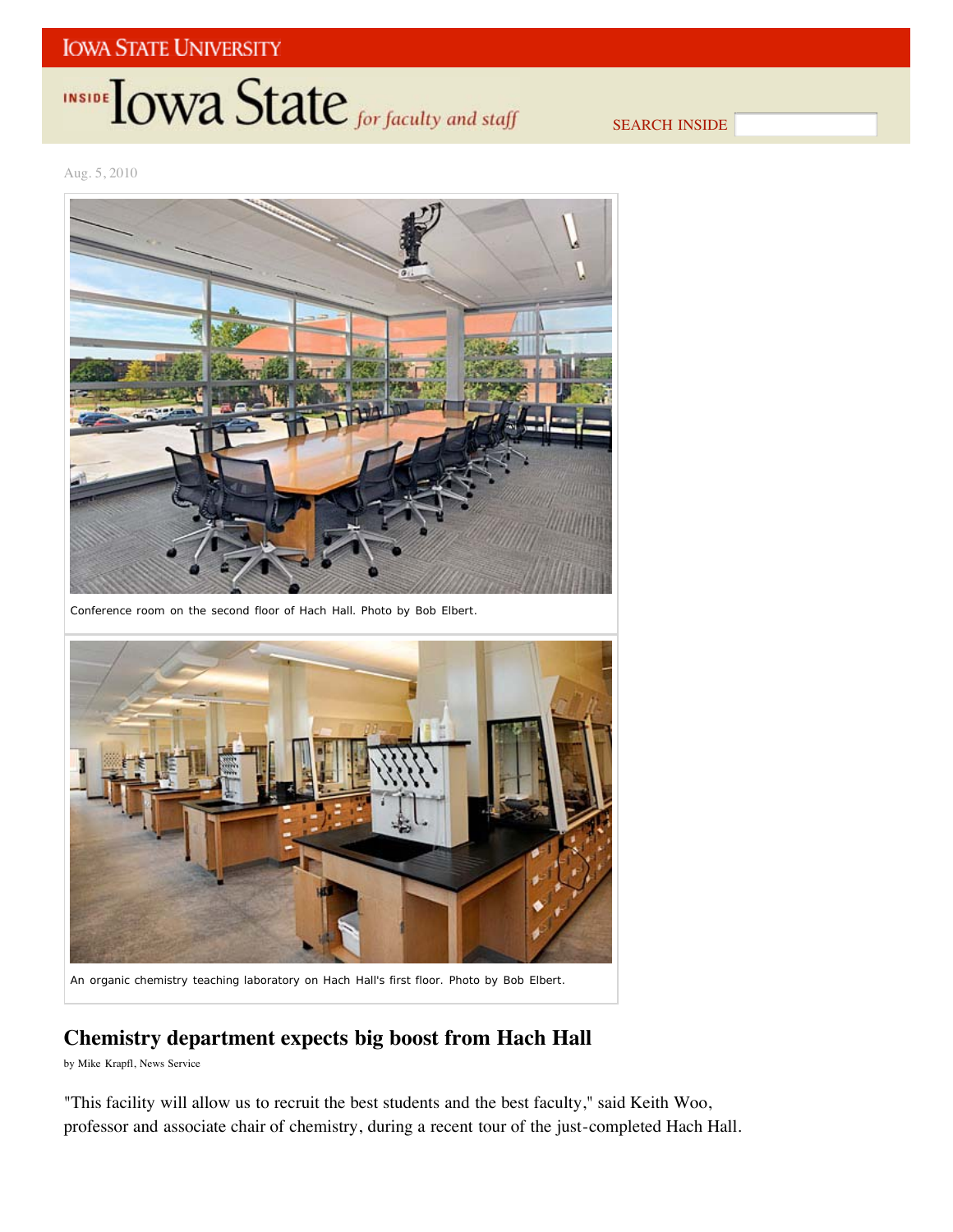The three-story, \$78 million building, which opens when the semester begins Aug. 23, includes teaching labs, research areas, faculty offices and meeting rooms. The department also retains its home base of Gilman Hall, constructed in 1914.

On Hach's main level are two organic chemistry teaching labs, each large enough for 28 students. Just outside the labs are teaching rooms in which teachers and students can discuss experiments. Next door is an instrument room where students have access to sophisticated technology, including nuclear magnetic resonance, infrared and ultraviolet-visible spectrophotometry equipment.

Down the hall are smaller teaching labs for chemistry, biochemistry and chemical engineering majors.

"These facilities will really improve the undergraduate chemistry learning experience," Woo said.

Research programs in analytical and physical chemistry are moving into the Hach basement. The north half of the building will house labs for existing research programs. In the south half, the chemistry department has left a huge cavern unfinished. The space will be reserved for new faculty who will have the option to design their own labs around their instrument and research needs.

The building's nearly identical second and third floors feature faculty offices and large conference rooms at the west end. Down the hall are modular labs for synthetic chemistry research, all with similar layouts and equipment, and designed for four- and six-person research units. About 10 faculty members are scheduled to move in over the fall semester; five or more new faculty will move in as they're hired.

"We are extremely grateful to the state of Iowa, many private donors, the Carver Trust and, of course, the Hach family for providing us the means to construct this outstanding, state-ofthe-art facility. Hach Hall is an outstanding facility that not only provides the finest infrastructure for teaching and research, but is also as environmentally friendly as a scientifically intensive building can be."

Jacob Petrich, professor and chair of chemistry

Woo said the building was built with environmentally friendly practices and equipped with low-flow ventilation hoods, heat exchange systems, materials from local sources and many other features that boost efficiencies. The university will pursue LEED certification for Hach from the Green Building Certification Institute.

The building will be formally dedicated on Oct. 8.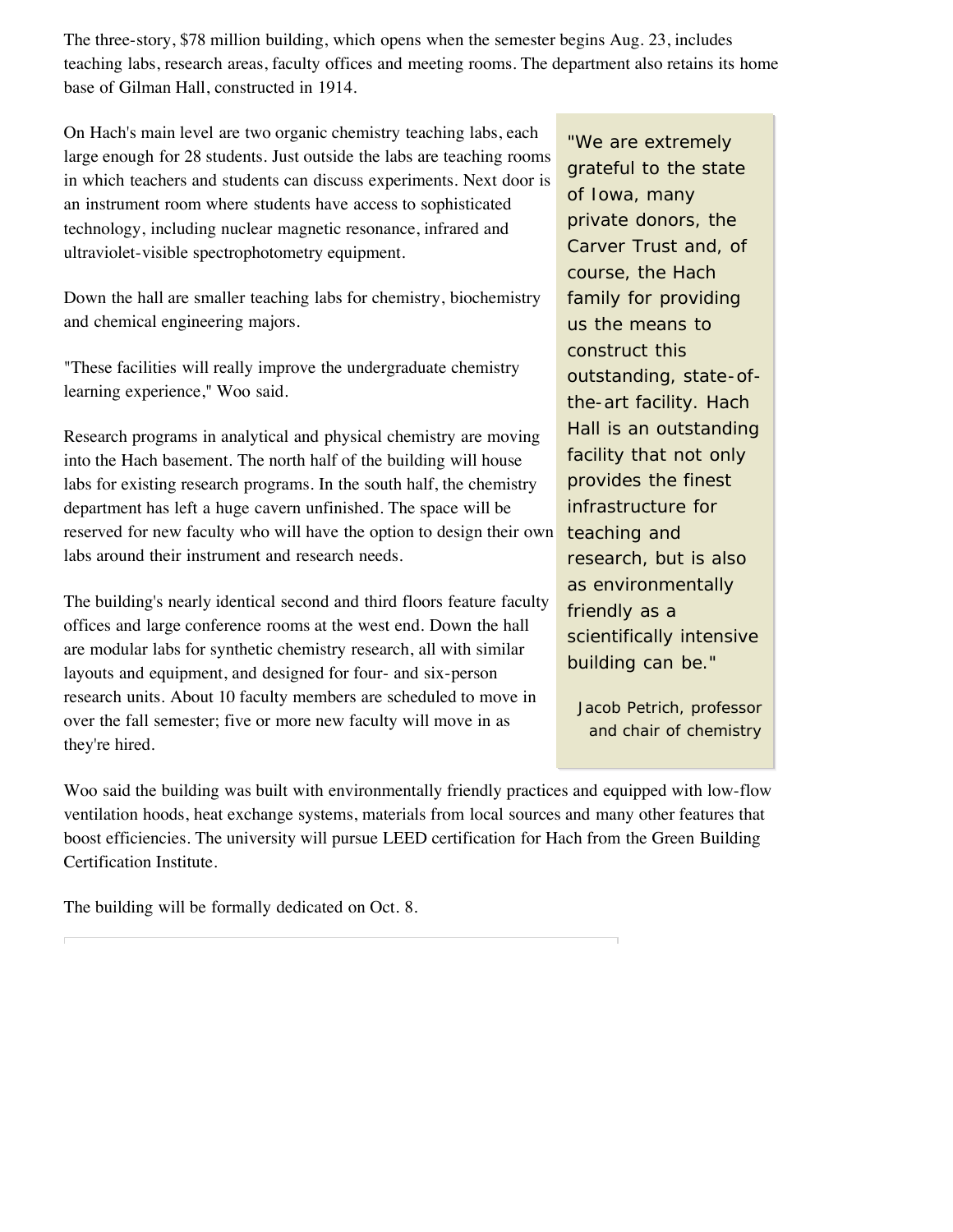

An unfinished half of the Hach Hall basement awaits the specifications of future faculty members. *Photo by Bob Elbert*.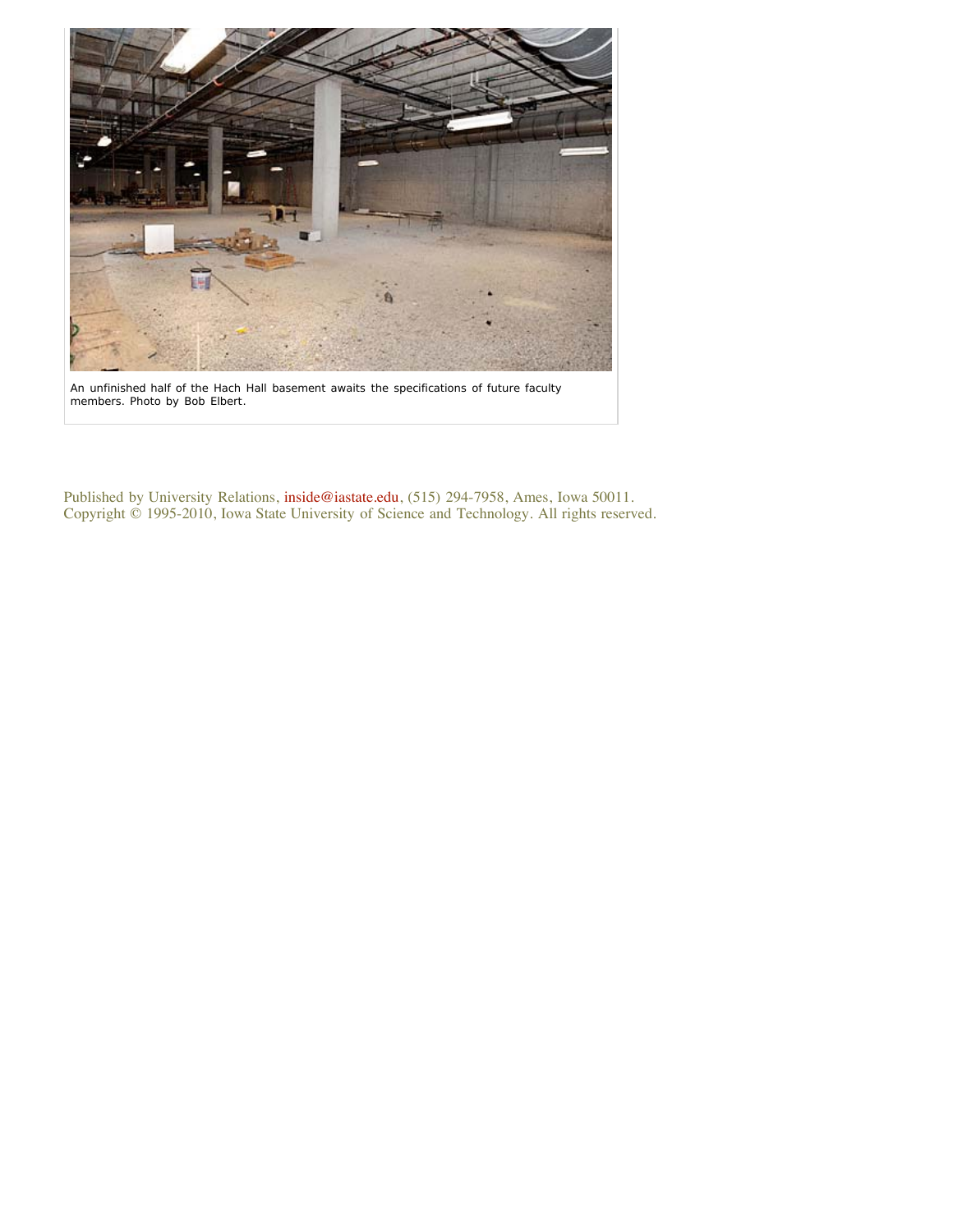## **IOWA STATE UNIVERSITY**

# **INSIDE TOWA State** for faculty and staff

SEARCH INSIDE

Aug. 5, 2010

## **Living green at the Iowa State Fair**

by Annette Hacker, News Service

It's cardinal and gold ... and green.

Visitors to Iowa State's state fair exhibit will see how students, faculty and staff are using less energy, reducing waste, saving millions of dollars, and creating a more sustainable future.

"Iowa State is Living Green!" is the theme of this year's fair exhibit, said university marketing director Carole Custer. Custer said she and the dozens of Iowa Staters staffing the exhibit are eager to share success stories of the university's Live Green! initiative.



"I think Iowans are going to be surprised at the variety of individual and collective action happening all over campus, and the creativity of those efforts," Custer said.

Merry Rankin, director of sustainability programs, is a partner in the exhibit. Rankin added, "As Iowa State strives to become a national leader in sustainability, we're discovering that little changes can make a big difference in reducing our global footprint. We're proud of what has already been accomplished, and excited about how much more we can achieve."

#### **What you'll see**

Walk through this year's display, and you'll see a visual potpourri of those efforts:

- A live tree
- Stacks of now-obsolete dining hall trays (not using them has already saved the equivalent of 50,000 meals)
- Clothes and other good stuff recycled by students living in campus housing (they diverted 18.5 tons of material in six months)
- And look for the giant "I" "S" and "U" letters, repurposed after they were removed from Jack Trice Stadium

Informational towers in the exhibit will tout the green momentum building on ISU's campus -- from composting to green cleaning, and environmental design to wind energy to using local foods in the dining centers. Fairgoers can share their ideas and post ways they are "living green" for all to see.

Iowa State's BigBelly solar trash compactor -- the state's first -- also will be on display. It has reduced trash pick-up at its central campus location from two to three times per day to just once a week. And that brought down collection costs by 90 percent.

#### **Did you know?**

Ten facts about university efforts to conserve natural resources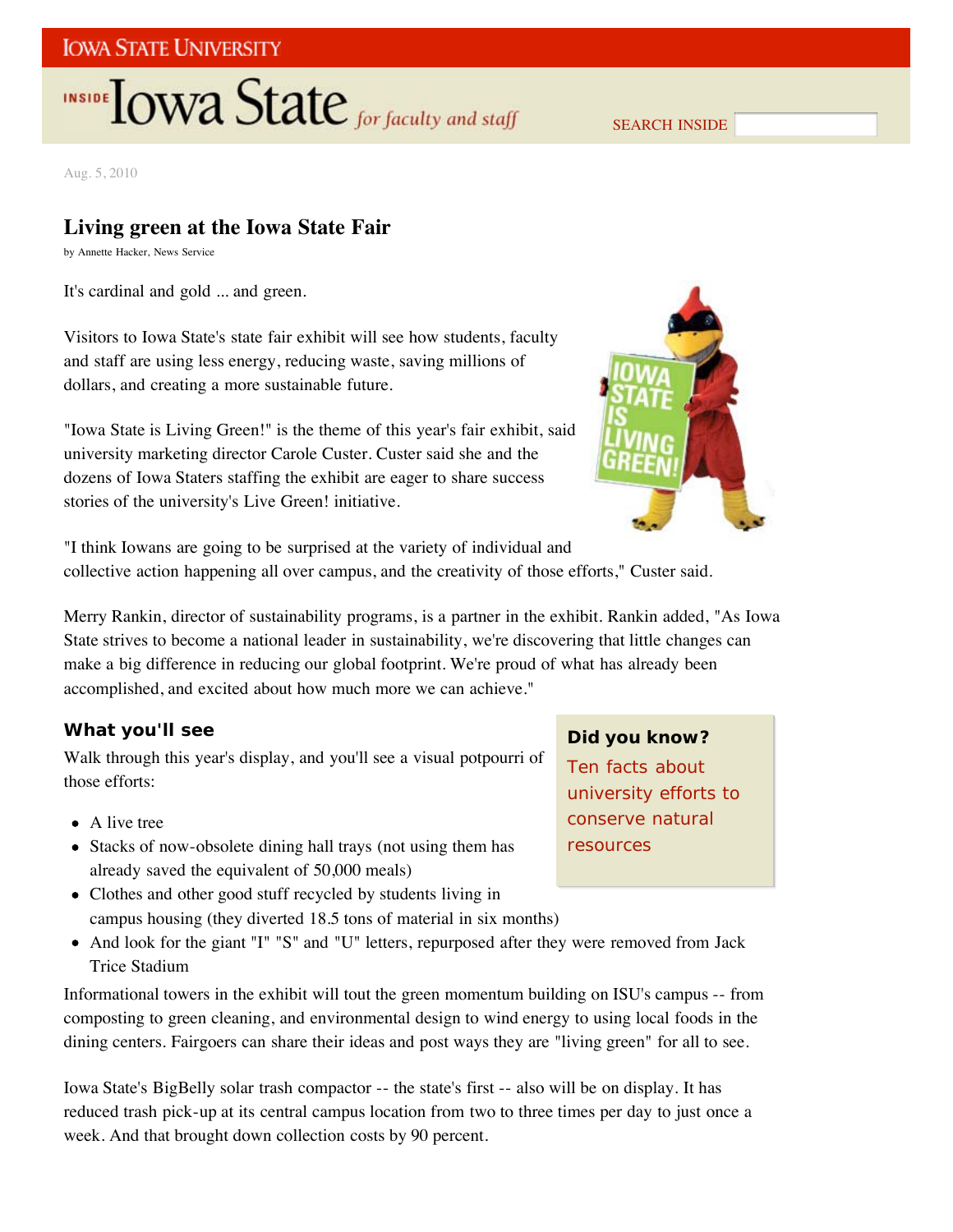Team PrISUm's 2010 solar car, Anthelion, will be on display, too -- as well as one of Iowa State's four electric vehicles regularly used to move people and supplies on campus.

As always, Iowa State's exhibit will be in the northeast corner of the air-conditioned Varied Industries Building. The fair runs Aug. 12-22, and the building is open daily from 9 a.m. to 9 p.m.

## **A Cyclone fan's paradise**

Visitors to the booth can pick up Cyclone football posters and schedules, get their free I-State temporary tattoos applied, and register to win tickets to a Cyclone football game or the Chris Cagle concert at the Iowa State Center Sept. 1. The Insight Bowl and Cy-Hawk trophies will be on display. Women's basketball head coach Bill Fennelly and several team members will be on hand Thursday, Aug. 19, from 2 to 4 p.m. to greet fans and sign autographs. University Book Store staff will sell Iowa State merchandise in the exhibit.

### **4-H: Growing and learning at the fair**

Just like lemonade and corn dogs, 4-H is a mainstay at the Iowa State Fair. The 4-H Exhibits Building will be filled with youth projects and displays. Rocket-building, woodworking, skits, speeches and fashion shows are just a few of the activities visitors can take in -- and they may learn something, too.

Fairgoers can watch popular 4-H competitions on select days:

- Top flicks in the Iowa 4-H Film Festival may be viewed from 7 to 9 p.m. on Aug. 13.
- Teams will design and program robots during a real-time robotics challenge from 8 a.m. to 1 p.m. on Aug. 15. Teams will face two engineering tasks: one that uses a robot kit and the LEGO Mindstorms© NXT platform; and another that will test their ingenuity using common junk drawer contents.
- "Cook This!" is a youth culinary challenge in which teams demonstrate their kitchen know-how and meal prep creativity. Junior, intermediate and senior level teams will compete the mornings of Aug. 17-19. The winning senior team's recipes will be tested in the Better Homes & Gardens test kitchen. Those winners also will receive VIP tours of Meredith Corp.'s Des Moines headquarters, and their story and recipes will be featured in *Successful Farming* magazine.
- Prom dresses and blue jeans will collide Aug. 20-21 during the "Stitch This!" event, in which 13 youth teams will deconstruct garments and create new designs that will be modeled in a runway show. Members of the grand-prize winning team will receive \$500 scholarships to attend the College of Human Sciences.

## **Fair on air**

Iowa Public Radio's Katherine Perkins and John Pemble will travel to the state fair to produce segments that will air on *The Exchange* (Aug. 17, noon-1 p.m.) and *Talk of Iowa* (Aug. 19, 10-11 a.m.).

#### **Creature comforts**

Iowa State veterinarians are serving in important roles at the state fair. Dr. Bruce Leuschen, university veterinarian, will be caring for animals in the Paul R. Knapp Animal Learning Center. He and four, fourth-year veterinary medicine students will work a 24/7 rotation, providing healthcare and watching the animals closely for any heat-related ailments.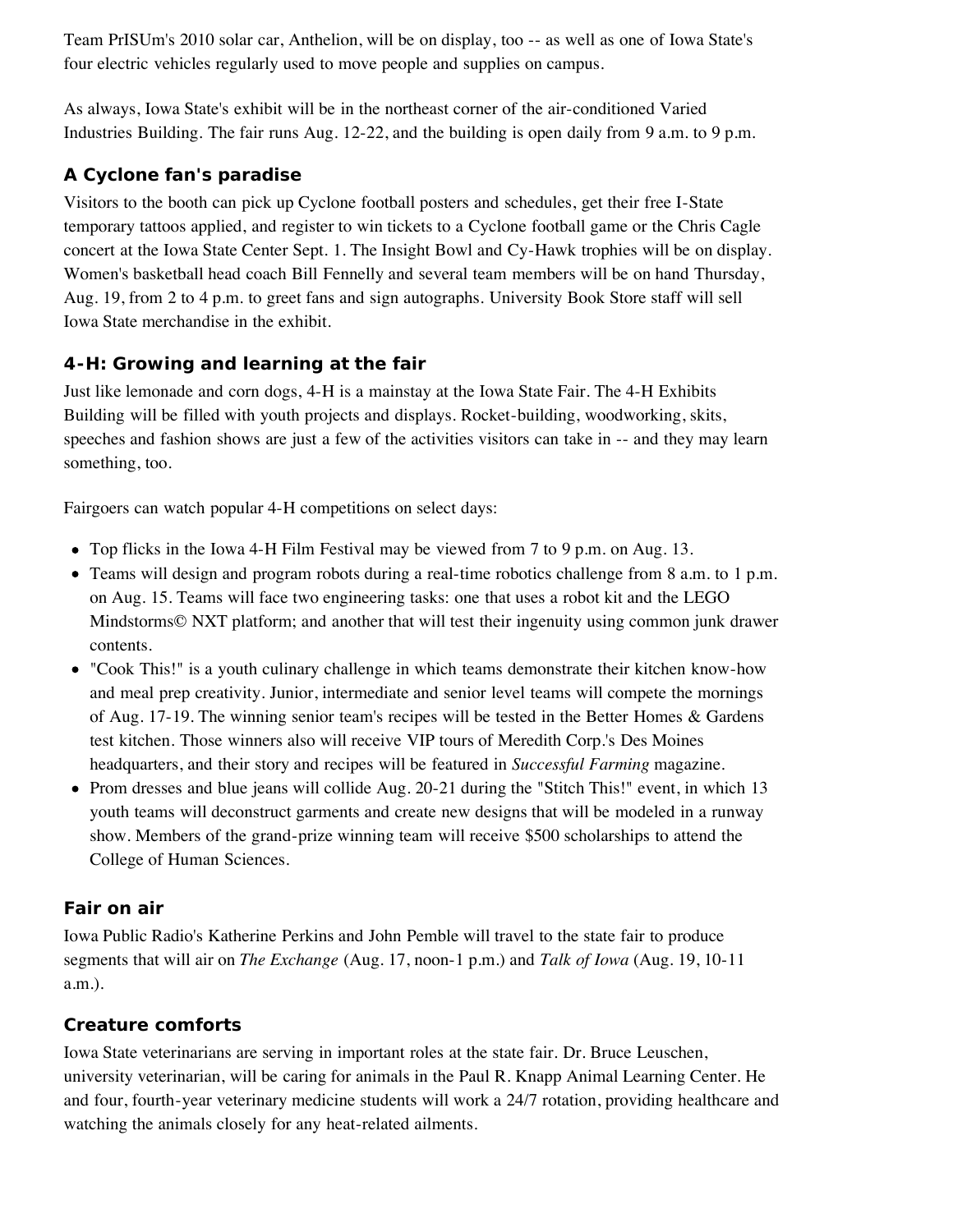Dr. Ken Waller, adjunct instructor in veterinary clinical sciences, will use ultrasound to examine udders of the fair's top-placing lactating dairy cows to detect violations and validate the judging. He has done udder ultrasound at shows in the United States and Canada since 1999.

And Iowa State's VSMART chapter -- the Veterinary Student Mixed Animal Recruitment Team - will assist with the fair's popular Vet Camp program. The program encourages children to learn about animal health and welfare, and gives them an idea of what it's like to be a veterinarian. That meshes well with the VSMART students' goals, which are to address the rural veterinarian shortage and encourage students to consider mixed animal veterinary practice.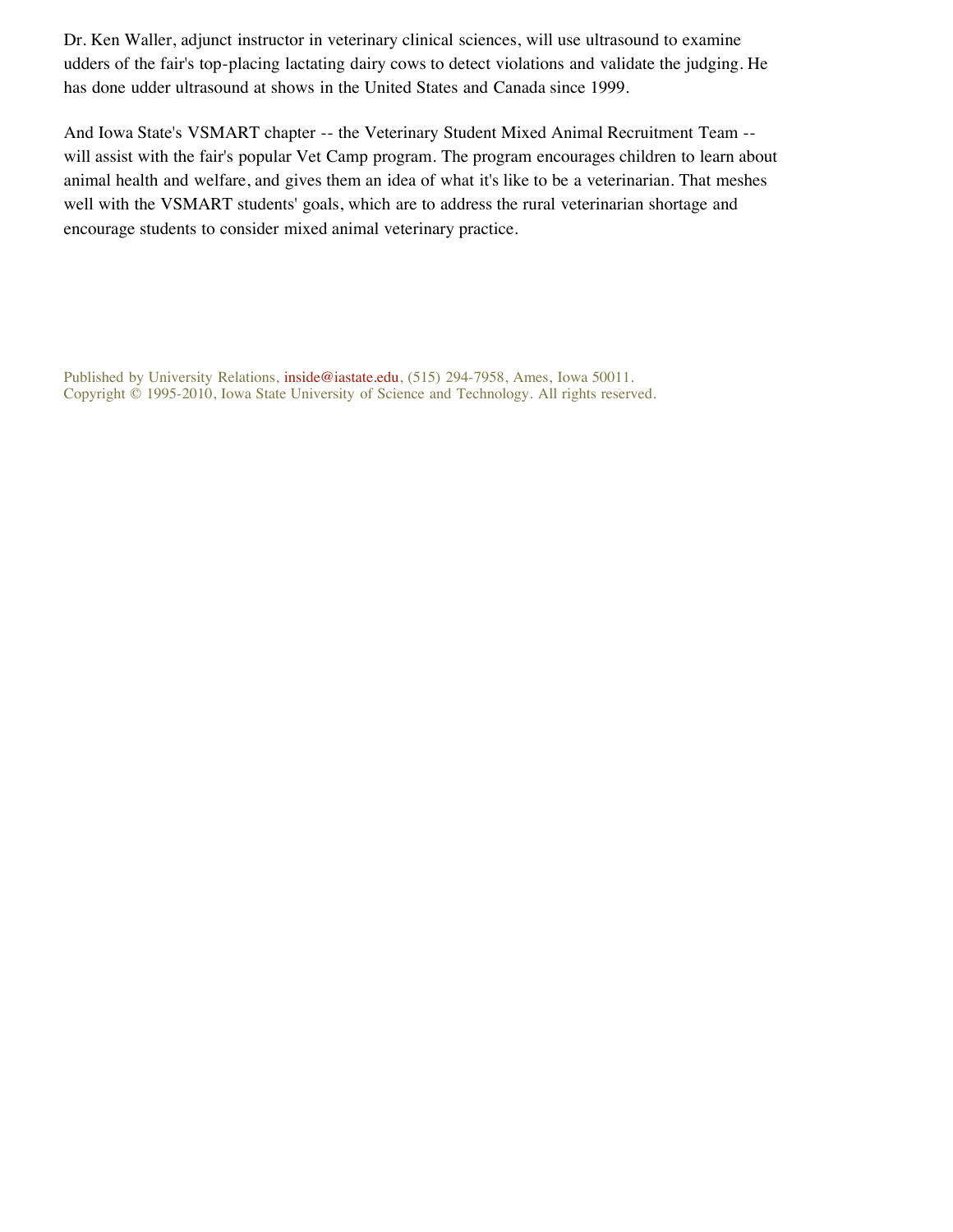# **INSIDE TOWA State** for faculty and staff

SEARCH INSIDE

Aug. 5, 2010

## **Trayless dining is the standard for ISU Dining**

by Anne Krapfl

For the first time, freshmen arriving on campus this fall won't be introduced to two longstanding fixtures in college dining rooms -- cafeteria-style lines and dining trays. Both have been eliminated from ISU Dining's three residential dining centers: the Union Drive Marketplace, Seasons in the Maple-Willow-Larch commons and the just-opened Conversations, the renovated facility at Oak-Elm residence halls.

Trayless dining has been shown to reduce food waste while conserving water and the human labor needed to clean trays. Without a tray to load up with plates and cups, students tend to take what they can carry -- and eat -- which means less food ends up in the garbage.

ISU Dining director Nancy Levandowski said a student study last year showed twice as much food waste per person at the Union Drive Marketplace, in its final year of trays, as at Seasons, which piloted trayless dining on campus. Levandowski said food costs also were 3 percent less at the Maple Willow Larch facility.

Technically, the ISU campus qualifies for the trayless designation because its all-you-care-to-eat venues are trayless. ISU Dining's cafes will continue to have trays available, but food waste is less of an issue there, Levandowski said.

"When you're buying items individually, you tend to eat what you paid for," she said.

"Last year, more than 3,300 students who weren't required to, voluntarily purchased meal plans (up from 2,700 the year before)."

Nancy Levandowski, ISU Dining

ISU Dining adds its food waste to the university's compost facility at the new dairy farm south of Ames. This summer, food pulpers were added to the dishwashing room in the Union Drive and Oak Elm dining centers. The renovated Maple-Willow-Larch dining center opened with one last summer.

Levandowski said pulpers don't change what qualifies for composting in the dining centers; just the format it's in when it's transported to the composting facility.

#### **Where's the line?**

Cafeterias with "the line" have been replaced by dining centers that feature a half dozen or more stations at which a variety of entrees and side dishes are prepared and served. Levandowski said it's how student dining has evolved. But she's also quick to note that dining is a student service.

"This is their program. Last year, more than 3,300 students who weren't required to, voluntarily purchased meal plans (up from 2,700 the year before)," she said. "Not every student gets exactly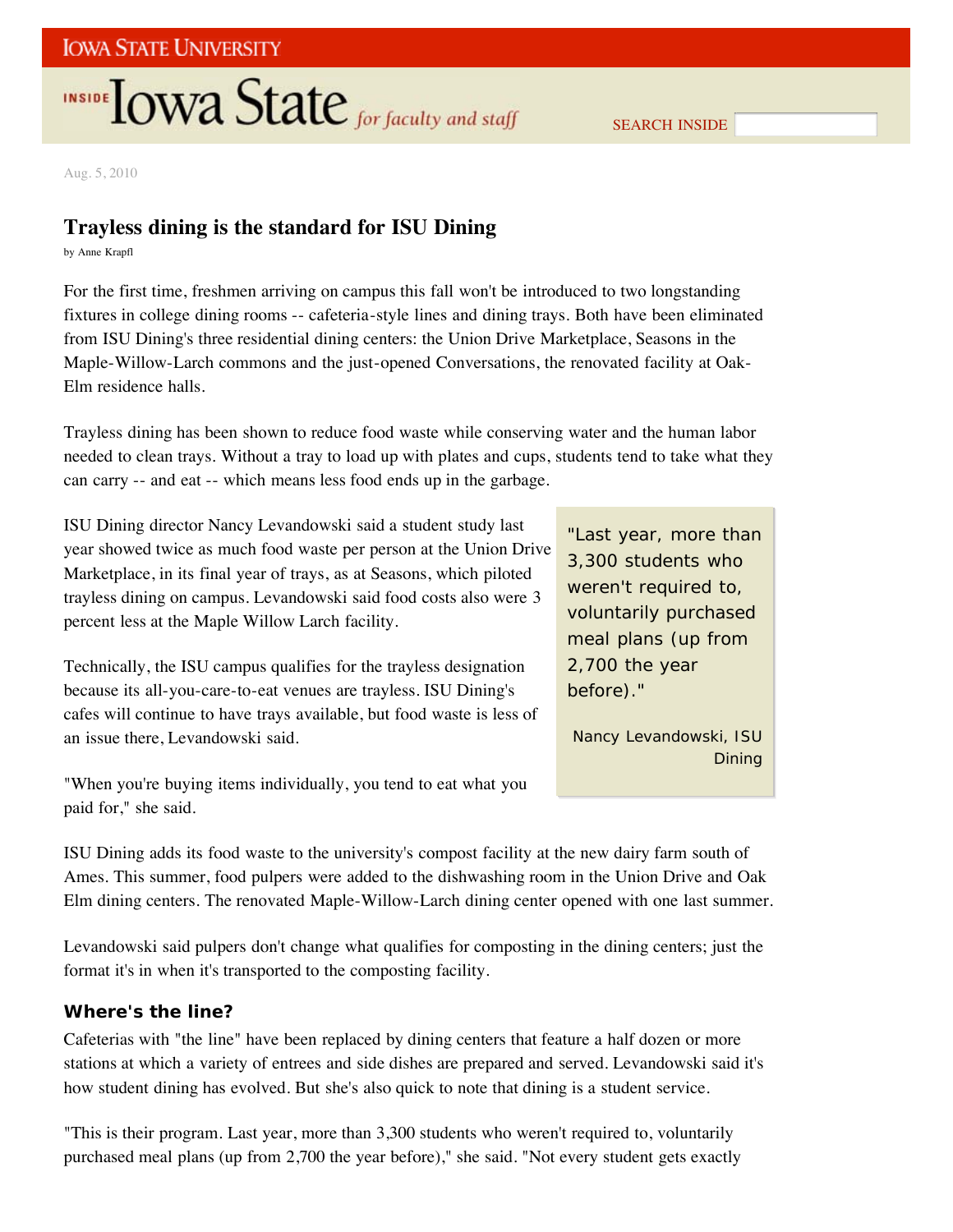what they ask for, but this is a service we provide.

"My job is to listen to the requests (from a campus food committee), tell them what it will cost to put it in a meal plan, and then ask if they still want it."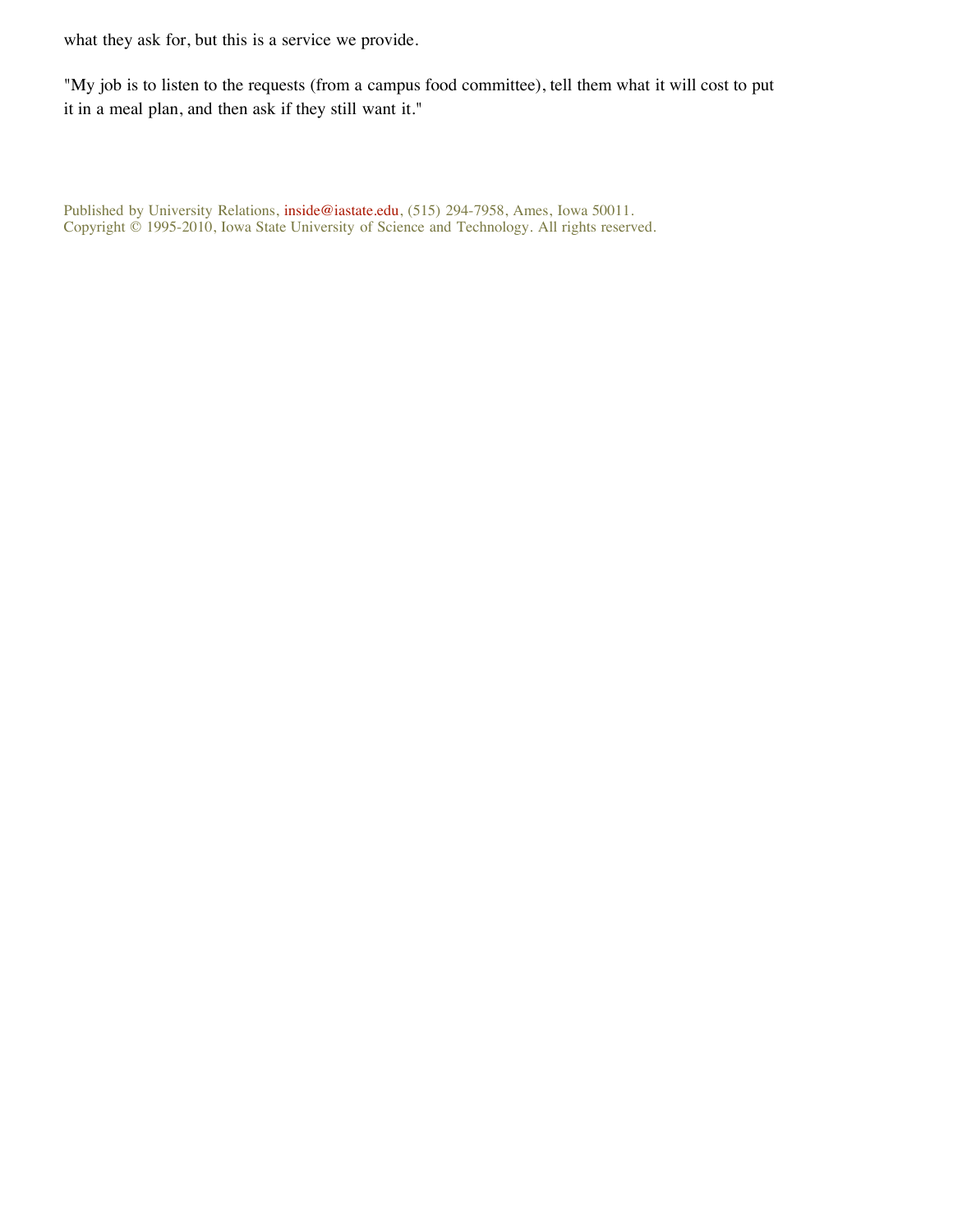## INSIDE **LOWA State** for faculty and staff

SEARCH INSIDE

Aug. 5, 2010

### **'E-cycling' saves landfills, dollars**

by Paula Van Brocklin

The university's "Green Your Scene" efforts this summer so far have diverted 21,741 pounds of electronics from landfills. Campus crews also collected about 11 tons of mixed paper in June, and still are gathering unused paint for disposal. Look for an update in next week's *Inside Iowa State* on the paint collection campaign, which concluded July 30.

#### **Electronics recycling**

Since June 1, ISU surplus has donated nearly 11 tons of computer monitors, keyboards, printers, scanners and other plastic electronics to the Apple computer company's free education recycling program. The initiative not only keeps electronics from littering landfills, it saves the university money.

Normally, ISU pays a collection service to dispose of its used electronics. So far, the Apple program has saved ISU about \$1,500. One or two more shipments to Apple are planned before the end of August. If you have old electronics lying around your office, contact Mark Ludwig, ISU surplus, at 4-7300 before the end of August to have your items included in the shipments.

An excess property disposal form is required for items with an ISU inventory number. The form is available on central stores' website (click on "inventory control" in the left column, then "excess property form").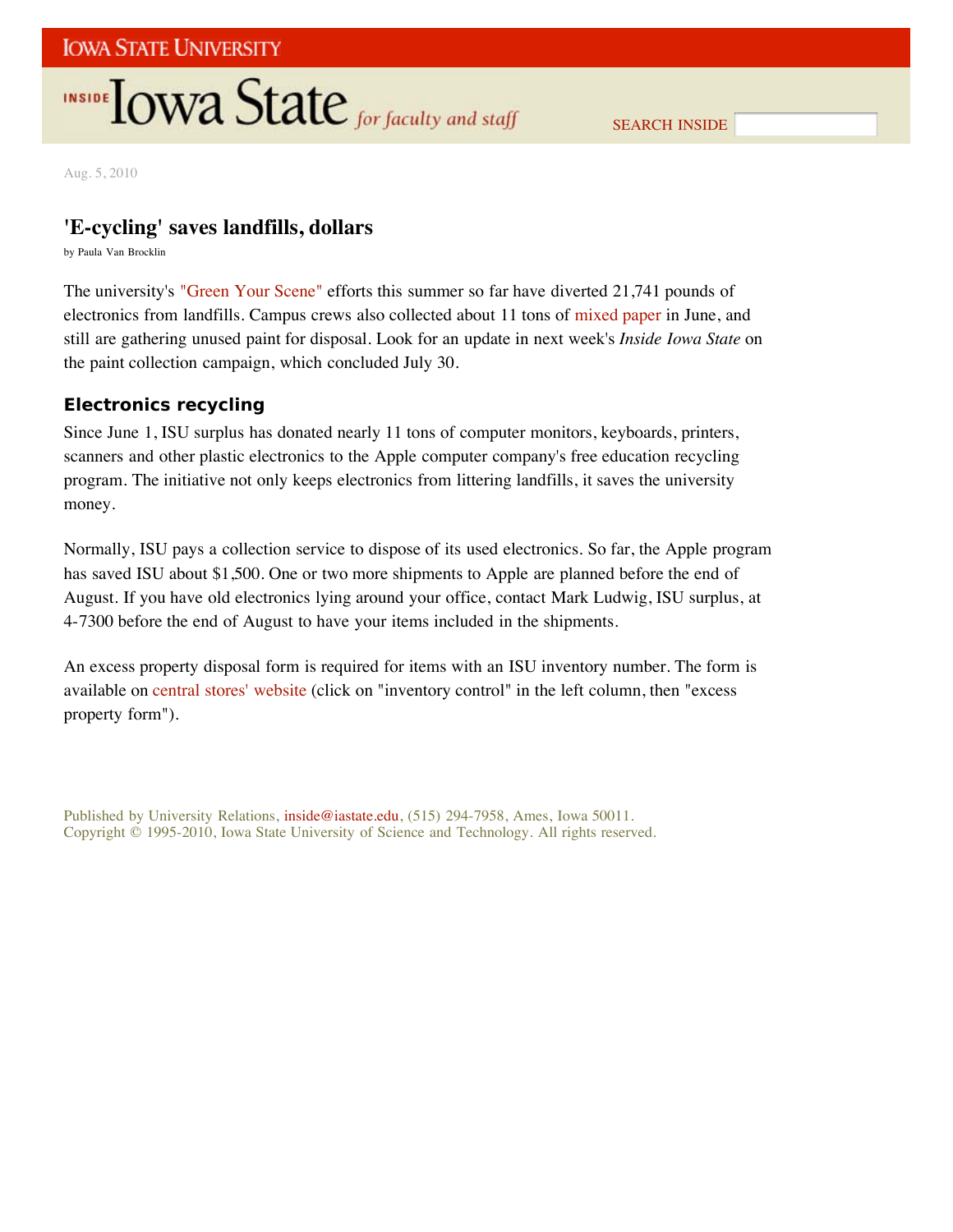# **INSIDE TOWA State** for faculty and staff

Aug. 5, 2010

## **New lecture hall, industrial design degree are among ISU requests to regents this week**

by Anne Krapfl

The state Board of Regents will meet Aug. 5 in the Memorial Union Sun Room. The meeting begins at 8:30 a.m. The agenda, with supporting documents, is online at the board's website. A meeting summary will be posted on *Inside Iowa State*.

Among the items Iowa State submitted for regent approval are requests to:

- Construct a 400-seat auditorium building east of Horticulture Hall to add a state-of-the-art lecture hall to the general university classroom inventory
- Add a bachelor of industrial design degree program in the College of Design
- Sell \$28.2 million in academic building revenue bonds to complete the financing of Hach Hall and to fund part of the small animal hospital renovation/addition project
- Sell 38 acres of farmland south of Ames to the Committee for Rural Development, a nonprofit affiliate of the university
- Approve \$1.4 million in FY11 Grow Iowa Values Fund proposals
- Add 2,100 square feet and \$590,000 (private gifts) to the horticulture greenhouse project/budget  $\bullet$
- Purchase a \$3.2 million computer system (customized large-scale virtual reality display and tracking system) for the C6 facility needed to complete projects awarded to ISU by the U.S. Army and U.S. Air Force
- Begin design work to replace existing boilers at the Jacobson and Olsen athletics buildings and the College of Veterinary Medicine with high-efficiency boilers to reduce energy costs

Also on the agenda are presentations to the board by Steve Carter, president of the ISU Research Park; and psychology professor Gary Wells.

The board met Aug. 4 in a closed session to complete annual evaluations of the three regent university presidents and board executive director Robert Donley. The board will discuss FY11 compensation for these four individuals when it meets Aug. 5.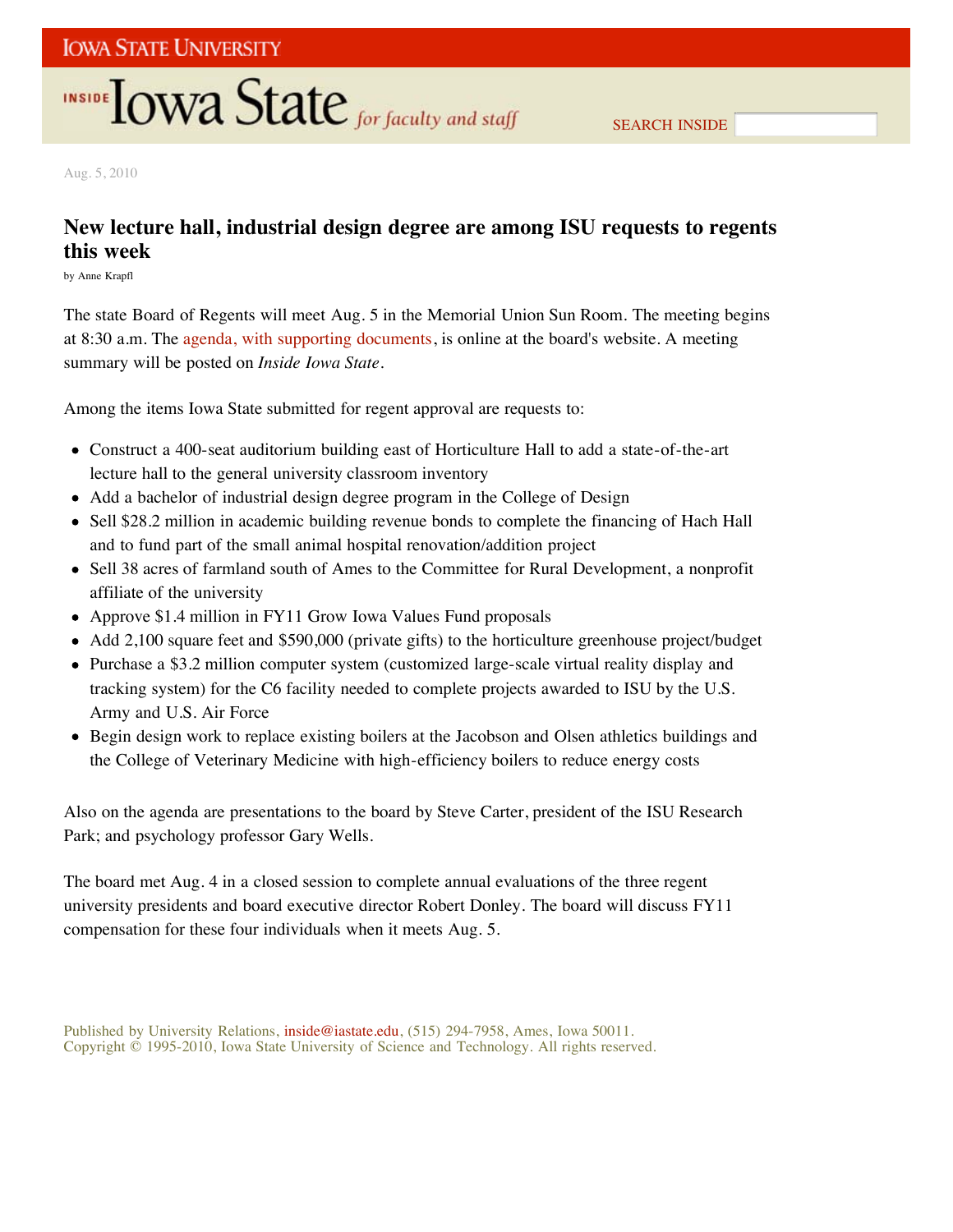# **INSIDE LOWA State** for faculty and staff

SEARCH INSIDE

Aug. 5, 2010

## **65 approved for RIO3 retirement plan**

by Diana Pounds

Sixty-five people have been approved for Iowa State's latest retirement incentive option (RIO3), Mike Otis, associate director of human resources, told the Professional and Scientific Council during its Aug. 3 meeting. He noted that a few more applications may be approved soon. The deadline for applying to the program was Aug. 1.

RIO3 is similar to two previous retirement incentive options (RIO and RIO2) with a new option - employees who currently are enrolled in TIAA-CREF can choose five years of employer-paid retirement contributions. Or, as with the previous plans, they can opt for five years of health care coverage.

Otis reported that 60 percent of employees enrolling in the plan chose the health and dental care coverage and 40 percent, the retirement contribution. Of the 65 enrolled in the plan, 30 are P&S staff, 26 are merit staff and nine are faculty members. Thirteen of those enrolling in the plan previously had been approved for the RIO2 plan and switched to RIO3.

RIO3 enrollees must retire by Dec. 31.

#### **'Workplace resiliency' sessions**

Otis also reported to the council that ISU's new employee assistance provider -- Employee and Family Resources, Des Moines, -- will offer three one-hour sessions on "resiliency in the workplace" on Sept. 8 (noon), Sept. 21 (4 p.m.) and Oct. 5 (noon). Watch the human resource services website for details and online registration.

#### **Dean, VP searches under way**

In other business, executive vice president and provost Elizabeth Hoffman reported that the search for a new dean of veterinary medicine is under way, with campus visits likely in the fall, and that the search for a new vice president for extension and outreach is just beginning.

Hoffman also said that ISU officials are looking forward to another near-record enrollment this fall.

#### **Tuition reimbursement deadline nears**

In her report to the council, associate vice president for human resource services Carla Espinoza reminded P&S staff of the Aug. 15 application deadline for those who wish to seek tuition reimbursement for classes taken this fall.

#### **Next meeting**

The next P&S Council meeting is Thursday, Sept. 2 (2 p.m. Pioneer Room, Memorial Union). ISU Alumni Association president Jeff Johnson will be the featured speaker in an open forum preceding